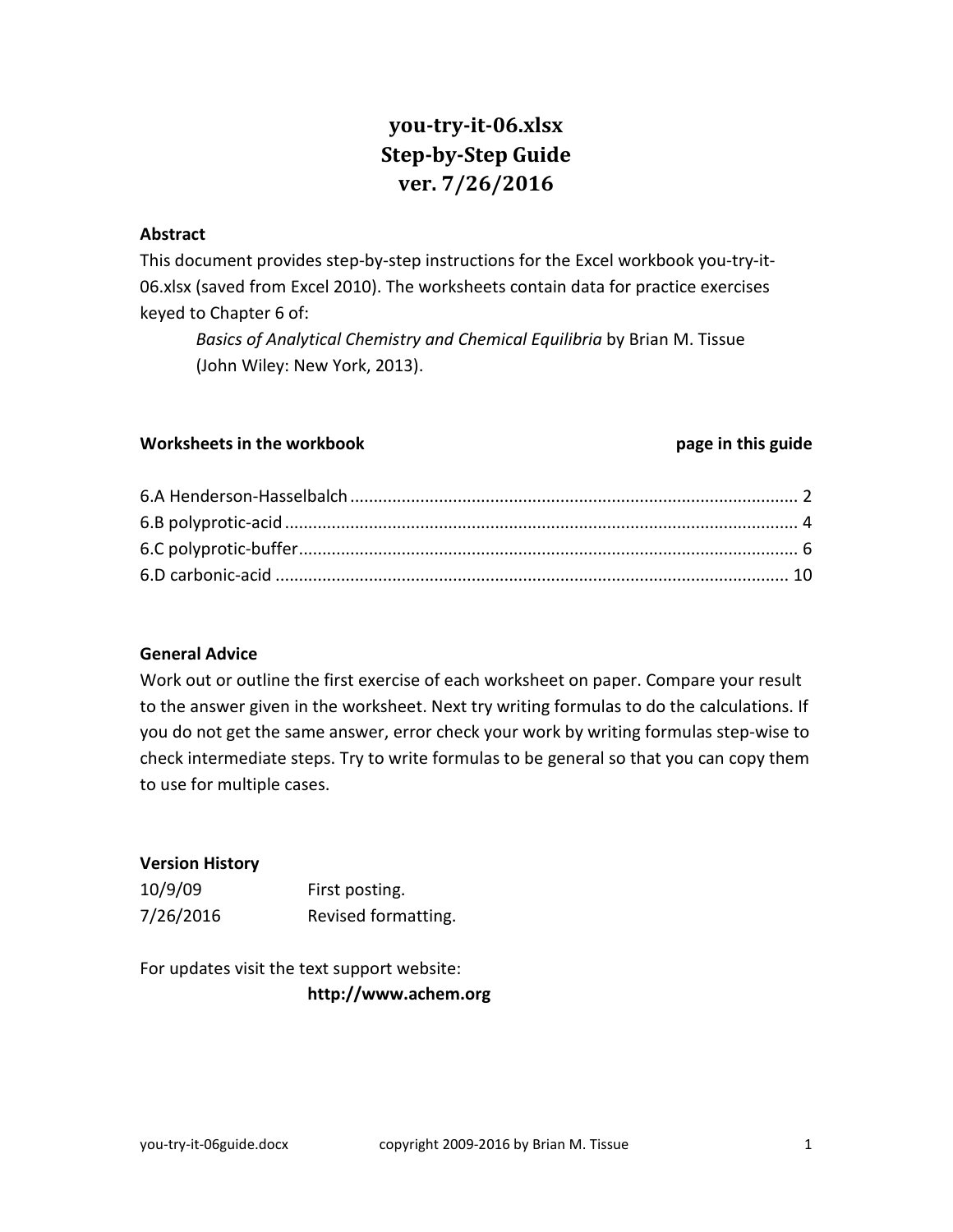## <span id="page-1-0"></span>**6.A Henderson-Hasselbalch**

This worksheet contains a table with solutions containing a weak acid and its conjugate base. The exercise is to predict  $p[H_3O^+]$  using the Henderson-Hasselbalch equation and compare to an exact calculation.

| Concepts             | <b>Concept Synopsis</b>                                         |  |  |
|----------------------|-----------------------------------------------------------------|--|--|
| pH buffer            | A solution containing a weak acid and its conjugate base will   |  |  |
|                      | resist changes in pH.                                           |  |  |
| Henderson-           | The Henderson-Hasselbalch equation provides a simple            |  |  |
| Hasselbalch equation | calculation to predict $p[H_3O^+]$ . It makes the approximation |  |  |
|                      | that the equilibrium concentrations of the weak acid and        |  |  |
|                      | conjugate base are equal to their formal concentrations: [HA]   |  |  |
|                      | $= c_{HA}$ and $[A^-] = c_{A}$ .                                |  |  |

# 1. Use the Henderson-Hasselbalch equation to predict the  $p[H_3O^+]$  for each buffer solution.

You may do your calculations assuming that  $K_a' = K_a$ .

The Henderson-Hasselbalch equation is usually written as:

$$
p[H_3O^+] = pK_a' + log \frac{C_{A-}}{C_{HA}}
$$

It is simply a rearrangement of a *K*a*′* expression:

$$
K_{\rm a}' = \frac{[H_{\rm 3}O^+]c_{\rm A-}}{c_{\rm HA}}
$$

where the approximations  $[HA] = c_{HA}$  and  $[A^-] = c_{A-}$  have been included. Either of the above expressions may be used in a calculation.

The worksheet lists several weak acid/base buffers with  $c_{HA}$  and  $c_{A-}$ . In these cases,  $c_{HA}$  = *c*A− to simplify the comparison of the Henderson-Hasselbalch and exact calculations. The exact calculation of  $p[H_3O^+]$  is in column H. The formulas are taken from pHcalculation.xlsx, and do not need to change these formulas.

I will use the *K*a*′* expression, so in cell F21 I type: =VLOOKUP(C21,\$C\$14:\$D\$16,2,FALSE)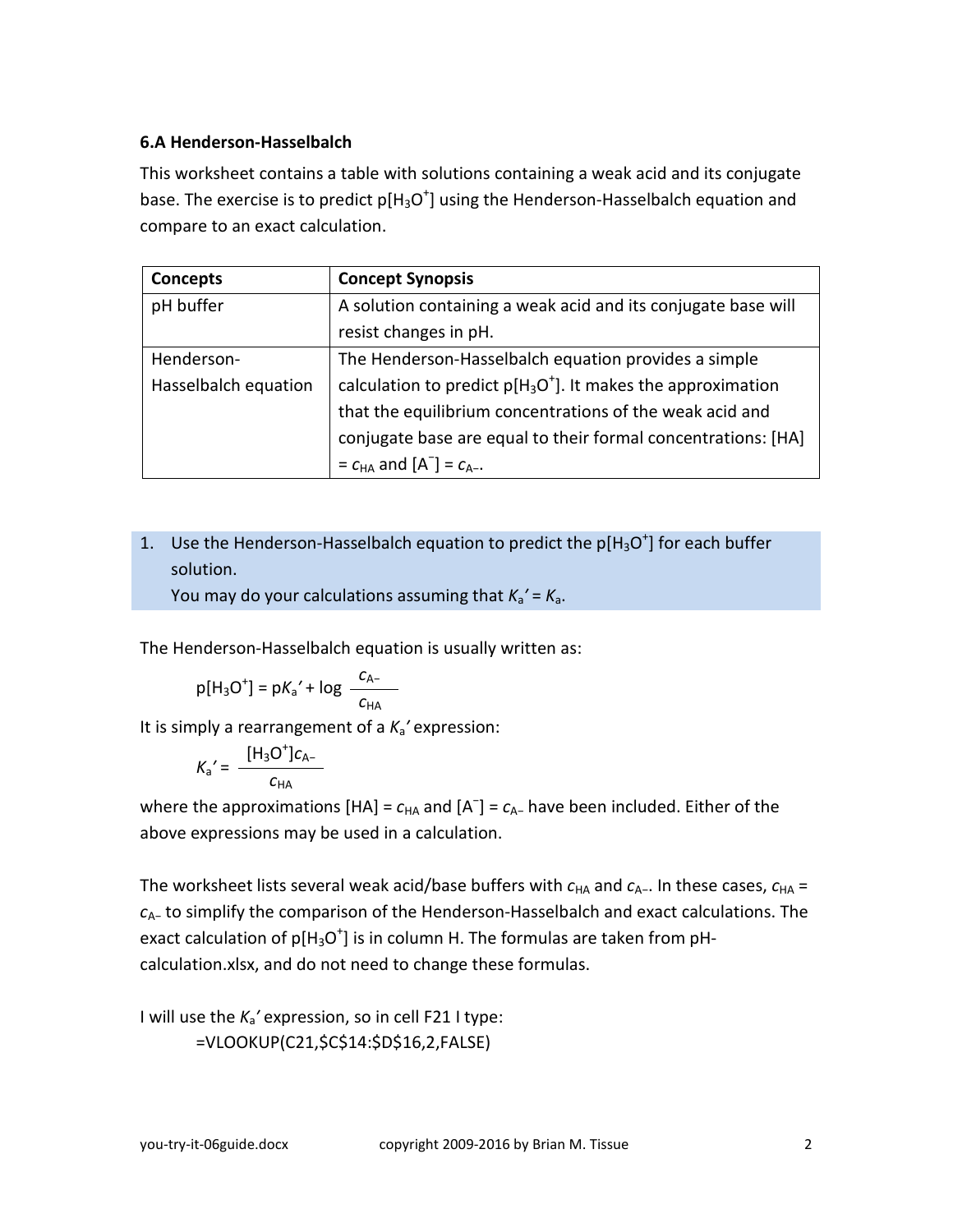You may simply type the value of *K*a*′* or p*K*a*′* if you wish. I copy this formula down the column for the other cases. In cell G21 I type:

=-LOG(F21\*D21/E21)

I copy this formula down the column and I am done. Note that the Henderson-Hasselbalch calculation gives the same result even when the total concentration of the weak acid/base pair changes by orders of magnitude. Most buffer solutions are made at relatively concentration to have sufficient buffer capacity for a given application. The Henderson-Hasselbalch equation works well for most common buffers. It is not useful to predict  $p[H_3O^+]$  for any arbitrary weak acid/base pair. As an extreme example, predict the p[H<sub>3</sub>O<sup>+</sup>] for an acetic acid/acetate buffer of  $c_\text{\tiny HA}$  =  $c_\text{\tiny A-}$  = 0.1×10<sup>−8</sup> M. These concentrations are so low that the buffer system has little effect, and the solution pH will remain near 7.0.

2. Calculate the difference in  $p[H_3O^+]$  between the Henderson-Hasselbalch and exact results.

What factors affect the accuracy of the Henderson-Hasselbalch equation?

For case 1, I type: =H21-G21

I copy this formula down the column and I am done. All of the results are shown in the next figure.

|    | A | B           | с                   | D            | Ε           | F         | G         | н         |                   |
|----|---|-------------|---------------------|--------------|-------------|-----------|-----------|-----------|-------------------|
| 13 |   |             | weak acid           | к.           | pК,         |           |           |           |                   |
| 14 |   |             | acetic acid         | 1.75E-05     | 4.756       |           |           |           |                   |
| 15 |   |             | chloroacetic acid   | 1.36E-03     | 2.867       |           |           |           |                   |
| 16 |   |             | dichloroacetic acid | 4.47E-02     | 1.35        |           |           |           |                   |
| 17 |   |             |                     |              |             |           |           |           |                   |
| 18 |   | Table 6.A.1 |                     |              |             |           |           |           |                   |
| 19 |   |             |                     |              |             |           | H-H Eqn   | Exact     | <b>Difference</b> |
| 20 |   | case        |                     | $c_{\rm HA}$ | $c_{\rm A}$ | к.'       | $p[H3O+]$ | $p[H3O+]$ | $p[H3O+]$         |
| 21 |   | 1           | acetic acid         | 1.000E-01    | 1.000E-01   | 1.754E-05 | 4.76      | 4.756     | 0.000             |
| 22 |   | 2           | acetic acid         | 1.000E-02    | 1.000E-02   | 1.754E-05 | 4.76      | 4.758     | 0.002             |
| 23 |   | з           | acetic acid         | 1.000E-03    | 1.000E-03   | 1.754E-05 | 4.76      | 4.771     | 0.015             |
| 24 |   | 4           | acetic acid         | 1.000E-04    | 1.000E-04   | 1.754E-05 | 4.76      | 4.873     | 0.117             |
| 25 |   | 5           | chloroacetic acid   | 1.000E-01    | 1.000E-01   | 1.358E-03 | 2.87      | 2.878     | 0.011             |
| 26 |   | 6           | chloroacetic acid   | 1.000E-02    | 1.000E-02   | 1.358E-03 | 2.87      | 2.962     | 0.095             |
| 27 |   | 7           | chloroacetic acid   | 1.000E-03    | 1.000E-03   | 1.358E-03 | 2.87      | 3.320     | 0.453             |
| 28 |   | 8           | chloroacetic acid   | 1.000E-04    | 1.000E-04   | 1.358E-03 | 2.87      | 4.056     | 1.189             |
| 29 |   | 9           | dichloroacetic acid | 1.000E-01    | 1.000E-01   | 4.467E-02 | 1.35      | 1.583     | 0.233             |
| 30 |   | 10          | dichloroacetic acid | 1.000E-02    | 1.000E-02   | 4.467E-02 | 1.35      | 2.142     | 0.792             |
| 31 |   | 11          | dichloroacetic acid | 1.000E-03    | 1.000E-03   | 4.467E-02 | 1.35      | 3.019     | 1.669             |
| 32 |   | 12          | dichloroacetic acid | 1.000E-04    | 1.000E-04   | 4.467E-02 | 1.35      | 4.002     | 2.652             |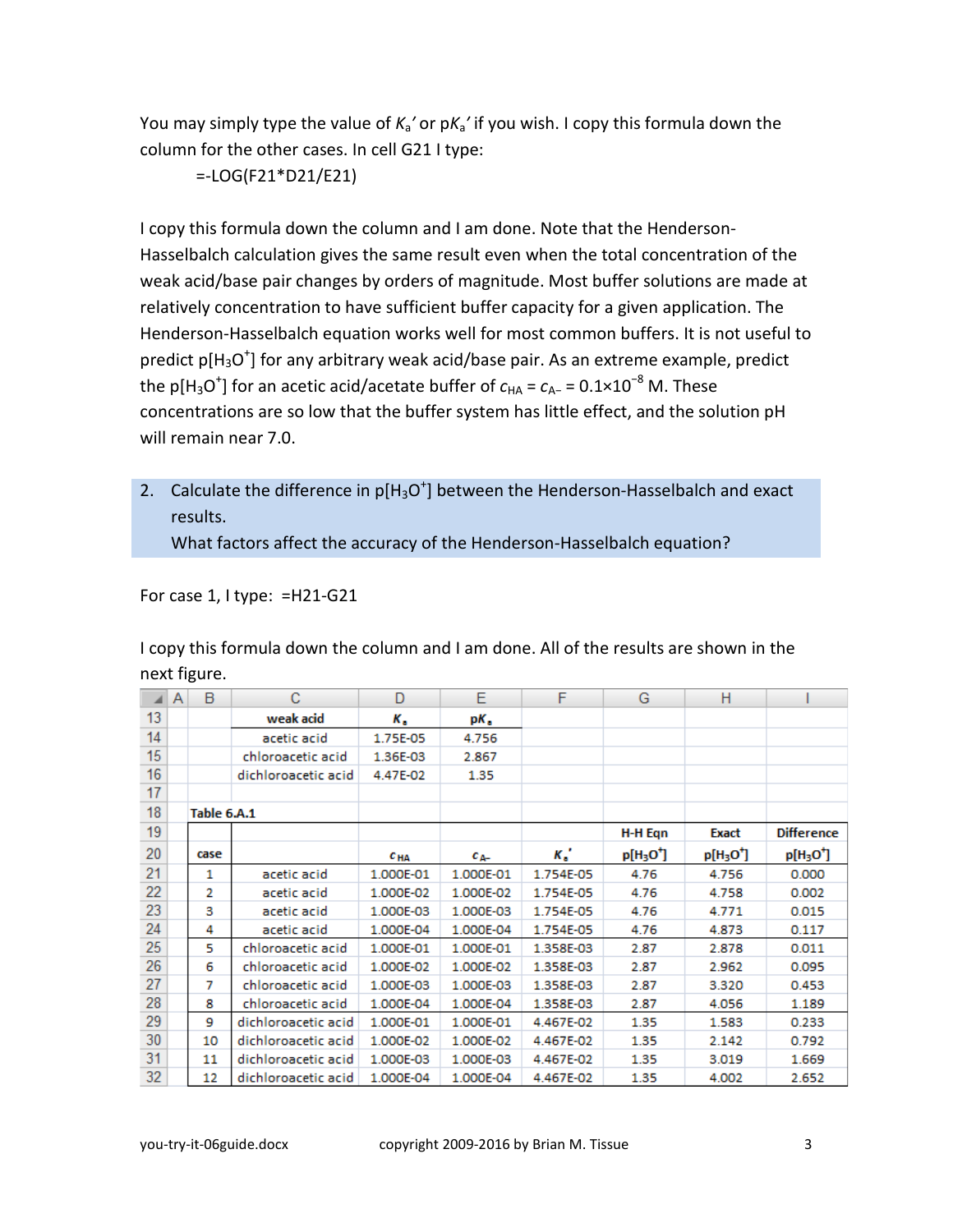We see that the differences between the Henderson-Hasselbalch and the exact calculation are not great for any concentration of the acetic acid/acetate system. Only at *c*HA = *c*A<sup>−</sup> = 0.1 mM do the calculations differ by 0.1 pH units. For the stronger weak acids, the difference is larger. This difference results because the approximations that  $[H_3O^+]$ can be neglected compared to *c*<sub>HA</sub> and *c*<sub>A−</sub> is no longer valid.

## <span id="page-3-0"></span>**6.B polyprotic-acid**

This worksheet contains a table listing solutions containing polyprotic acids in various forms.

| Concepts                   | <b>Concept Synopsis</b>                                                  |  |  |  |  |
|----------------------------|--------------------------------------------------------------------------|--|--|--|--|
| polyprotic acids           | A species that can have more than one acidic proton.                     |  |  |  |  |
| $p[H3O+]$ calculations for | There are four cases that we encounter with polyprotic acids.            |  |  |  |  |
| polyprotic acids           | Solutions of:                                                            |  |  |  |  |
|                            | the fully protonated acid<br>$\bullet$                                   |  |  |  |  |
|                            | the fully deprotonated base<br>$\bullet$                                 |  |  |  |  |
|                            | a buffer solution (mixture of weak acid and conjugate base)<br>$\bullet$ |  |  |  |  |
|                            | an amphiprotic species<br>$\bullet$                                      |  |  |  |  |
|                            | The calculation of $p[H_3O^+]$ is different for each case.               |  |  |  |  |

# 1. Predict the  $p[H_3O^+]$  for each solution. You may do your calculations assuming that  $K_a' = K_a$ . You may use the Henderson-Hasselbalch equation for buffer solutions.

The first step to do these calculations is to identify the nature of the species. Below Table 6.B.1 I start a new table and identify the nature of each case. I set up the table for the different types of calculations as shown in the next figure. I enter concentrations in columns D and E as needed. In column F I enter or copy the *K*a*′*, *K*b*′*, or p*K*a*′* for acid, base, or buffer calculations, respectively. In column G I enter the second p*K*a*′* needed for the amphiprotic cases.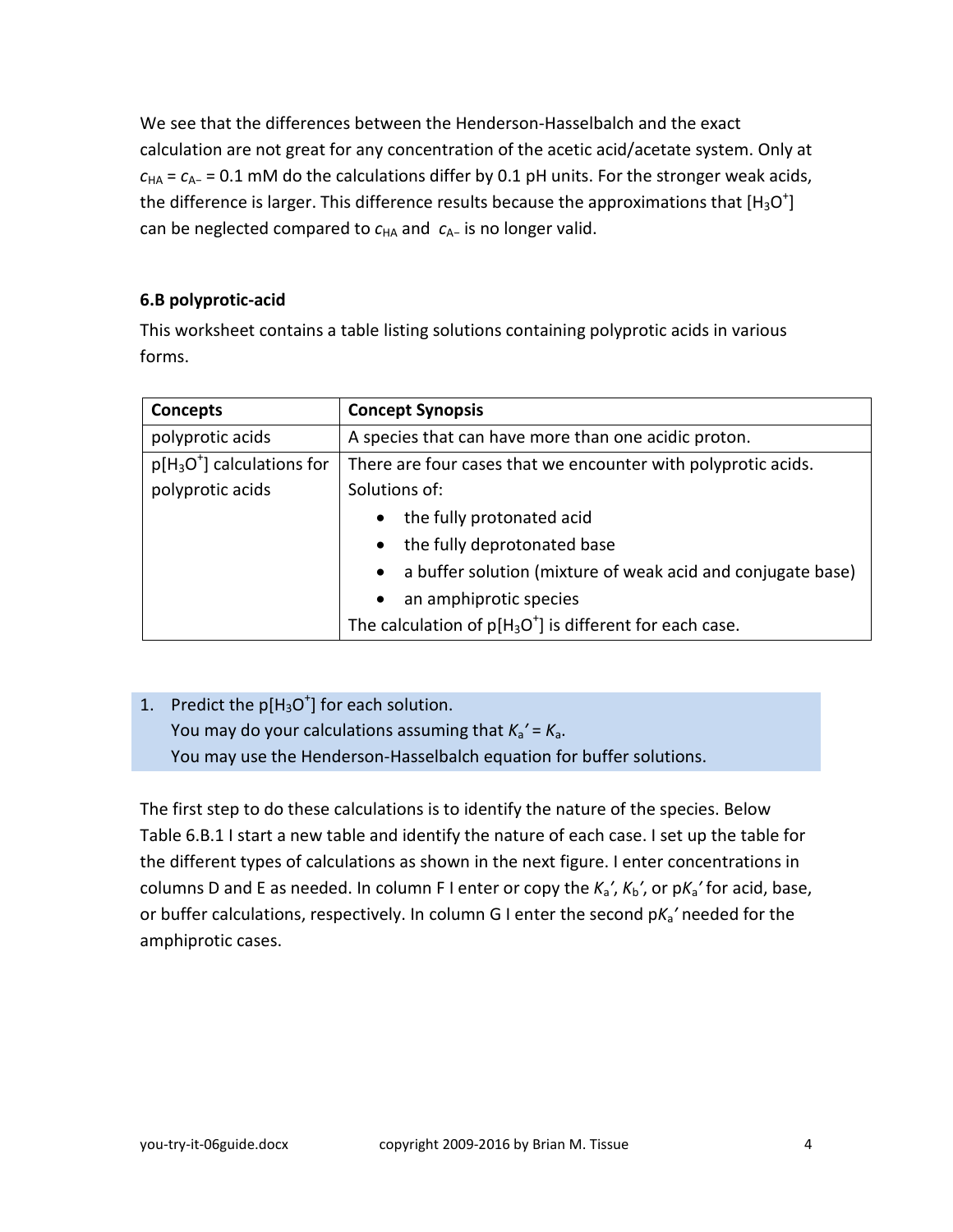|    | A | B    | С                                                                       | D        | E           | F                  | G         | н        |      | J                                 |
|----|---|------|-------------------------------------------------------------------------|----------|-------------|--------------------|-----------|----------|------|-----------------------------------|
| 22 |   |      | <b>Table 6.B.1</b>                                                      |          |             |                    |           |          |      |                                   |
| 23 |   | case |                                                                         |          |             |                    |           |          |      |                                   |
| 24 |   | 1    | 0.01 M phthalic acid                                                    |          |             |                    |           |          |      |                                   |
| 25 |   | 2    | 0.01 M sodium hydrogen phthalate                                        |          |             |                    |           |          |      |                                   |
| 26 |   | з    | 0.01 M disodium phthalate                                               |          |             |                    |           |          |      |                                   |
| 27 |   | 4    | 0.03 M phosphoric acid, 0.01 M sodium dihydrogen phosphate              |          |             |                    |           |          |      |                                   |
| 28 |   | 5    | 0.01 M disodium hydrogen phosphate                                      |          |             |                    |           |          |      |                                   |
| 29 |   | 6    | 0.01 M sodium dihydrogen phosphate, 0.005 M disodium hydrogen phosphate |          |             |                    |           |          |      |                                   |
| 30 |   |      |                                                                         |          |             |                    |           |          |      |                                   |
| 31 |   |      |                                                                         |          |             |                    |           |          |      |                                   |
| 32 |   |      |                                                                         |          |             | $K_a$ , $K_b$ , or |           |          |      |                                   |
| 33 |   | case | calc. type                                                              | $c_{HA}$ | $c_{\rm A}$ | $pK_{a}$           | $pK_{a2}$ | $[H3O+]$ | [OH] | p[H <sub>3</sub> O <sup>+</sup> ] |
| 34 |   | 1    | weak acid                                                               | 0.01     |             | 0.001122           |           |          |      |                                   |
| 35 |   | 2    | amphiprotic                                                             |          |             | 2.950              | 5.408     |          |      |                                   |
| 36 |   | з    | weak base                                                               |          | 0.01        | 2.584E-09          |           |          |      |                                   |
| 37 |   | 4    | buffer                                                                  | 0.03     | 0.01        | 2.148              |           |          |      |                                   |
| 38 |   | 5    | amphiprotic                                                             |          |             | 7.198              | 12.32     |          |      |                                   |
| 39 |   | 6    | buffer                                                                  | 0.01     | 0.005       | 12.32              |           |          |      |                                   |

For example for case 1, a solution of phthalic acid, I need the acid concentration and the  $K_a'$ . In cell D34 I type 0.01 and in F34 I type:

 $=$ H14

Similarly for case 2, I copy in cells F35 and G35:

 $=114$  and  $=115$ 

Continuing with case 1, in cell H34 I type a formula for the quadratic equation (see worksheet '5.5 equilibrium-calculation' or you-try-it05guide.pdf for an example):

=(-F34+SQRT(F34^2+4\*D34\*F34))/2

The last step is to take the –log. In cell J34 I type:

 $=$ -log (H34)

Case 3 is a similar calculation, except solving for [OH<sup>-</sup>] using  $K_b'$ . The last step in cell J36 is:

=14+LOG(I36)

Cases 2 and 5 are amphiprotic species. This calculation is 0.5(p*K*a1*′* + p*K*a2*′*), i.e., the average of the p*K*a*′* values that bracket the amphiprotic species. For case 2 the formula that I enter in cell J35 is:

=0.5\*(F35+G35)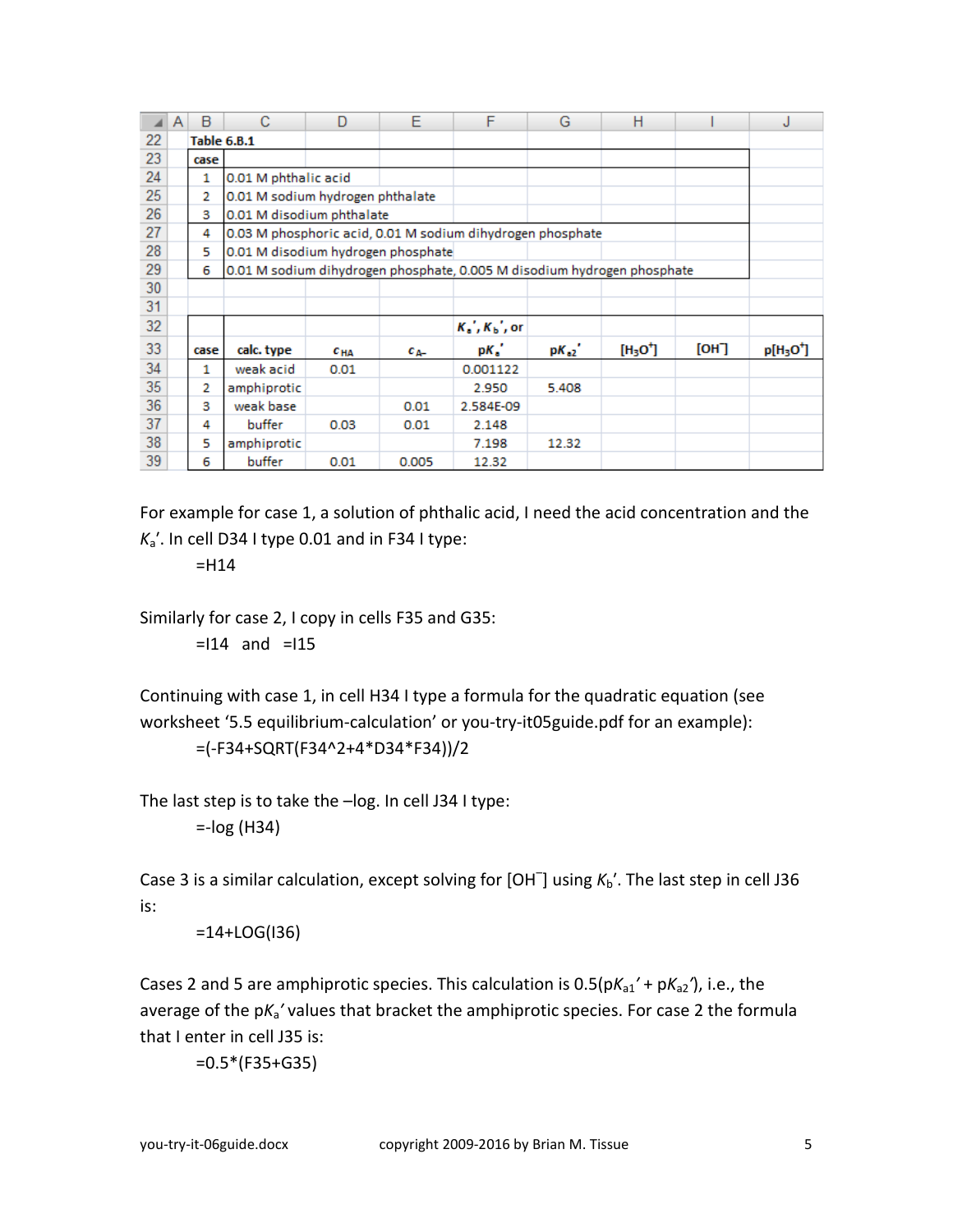Note that there is no dependence on concentration. As with the Henderson-Hasselbalch equation, we must use some judgement to evaluate if a result makes sense. A very low concentration of an amphiprotic species will not produce the predicted p[H<sub>3</sub>O<sup>+</sup>] if [H<sub>3</sub>O<sup>+</sup>] is on the order of  $10^{-7}$  M.

Case 4 and 6 are buffer solutions so I will use the Henderson-Hasselbalch equation. For case 4 I type in cell J37:

=F37+LOG(E37/D37)

|    | A | B    | с           | D            | Ε        | F                  | G         | Η        |          | υ         |
|----|---|------|-------------|--------------|----------|--------------------|-----------|----------|----------|-----------|
| 31 |   |      |             |              |          |                    |           |          |          |           |
| 32 |   |      |             |              |          | $K_a$ , $K_b$ , or |           |          |          |           |
| 33 |   | case | calc. type  | $c_{\rm HA}$ | $c_{A-}$ | $pK_{a}$           | $pK_{a2}$ | $[H3O+]$ | [OH]     | $p[H3O+]$ |
| 34 |   | 1    | weak acid   | 0.01         |          | 0.001122           |           | 2.84E-03 |          | 2.55      |
| 35 |   | 2    | amphiprotic |              |          | 2.950              | 5.408     |          |          | 4.18      |
| 36 |   | з    | weak base   |              | 0.01     | 2.584E-09          |           |          | 5.08E-06 | 8.71      |
| 37 |   | 4    | buffer      | 0.03         | 0.01     | 2.148              |           |          |          | 1.67      |
| 38 |   | 5    | amphiprotic |              |          | 7.198              | 12.32     |          |          | 9.76      |
| 39 |   | 6    | buffer      | 0.01         | 0.005    | 12.32              |           |          |          | 12.02     |

The final results are shown in the next figure.

# <span id="page-5-0"></span>**6.C polyprotic-buffer**

Table 6.C.1 on this worksheet contains a list of desired buffer solutions and the available starting material. Use the Henderson-Hasselbalch equation to determine the ratio of the base and acid necessary for a given pH. From this ratio you can determine the amount of the acid and base, and then give a procedure to obtain that ratio from the starting material.

| Concepts         | <b>Concept Synopsis</b>                    |  |  |  |
|------------------|--------------------------------------------|--|--|--|
| Preparing buffer | To obtain a conjugate weak acid/base pair: |  |  |  |
| solutions        | • mix a weak acid and its conjugate base   |  |  |  |
|                  | • add strong base to a weak acid           |  |  |  |
|                  | add strong acid to a weak base             |  |  |  |

## 1. Give a procedure to prepare 1.0 L of the listed buffer from the starting material. You may use the Henderson-Hasselbalch equation assuming that  $K_a' = K_a$ .

Repeating the Henderson-Hasselbalch equation from worksheet 6.A: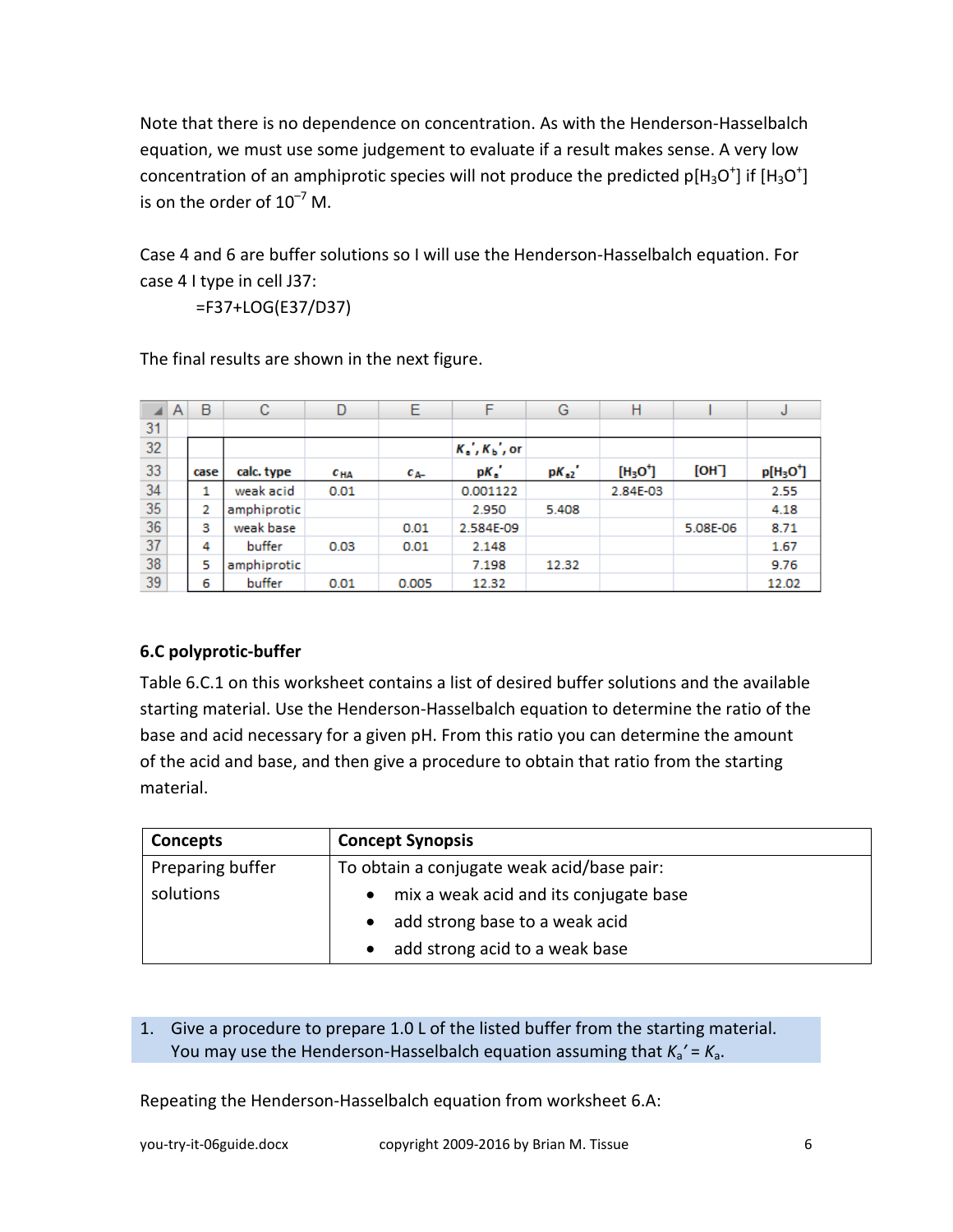$p[H_3O^+] = pK_a' +$ log *c*A−  $c$ <sub>HA</sub>

We select a suitable acid/base system so that the pK<sub>a</sub>' is within one pH unit of the desired p[H<sub>3</sub>O<sup>+</sup>]. Inserting the desired p[H<sub>3</sub>O<sup>+</sup>] and the pK<sub>a</sub>' of the buffer in the Henderson-Hasselbalch equation, we can calculate the necessary ratio of the base to acid.

$$
\frac{c_{A-}}{c_{HA}} = 10^{(p[H_3O^+]-pK_a')}
$$

This ratio still has two unknowns, but we also know the total concentration of the acid and base:

$$
C_{\mathsf{HA}}+C_{\mathsf{A}^{\scriptscriptstyle{-}}} = C_{\mathsf{total}}
$$

We can use these two equations to solve for both  $c_{HA}$  and  $c_{A-}$ . Illustrating with case 1, we want a buffer at pH = 3.0. The suitable phosphate forms are  $H_3PO_4$  and  $H_2PO_4^-$ , which has p*K*a*′* = 2.15.

$$
\frac{C_{A-}}{C_{HA}} = 10^{(3.0-2.15)} = 7.08
$$

Since we also know:

$$
c_{HA}+c_{A-}=0.10~M
$$

We can combine these two equations to solve:

 $c_{HA}$  + 7.08 $c_{HA}$  = 0.10 M  $c_{HA} = 0.0124 M$ 

Subtracting this result from the total gives:

*c*A− = 0.10 M – 0.0124 M = 0.876 M

Given that we were starting with 0.10 mol of  $H_2PO_4^-$  (0.5 L of 0.2 M Na $H_2PO_4$ ), the procedure to prepare the pH=3.0 buffer is to add 0.0124 mol of strong acid. For 0.5 M HCl:

*V* = 0.0124 mol/0.5 M = 0.0248 L or 24.8 mL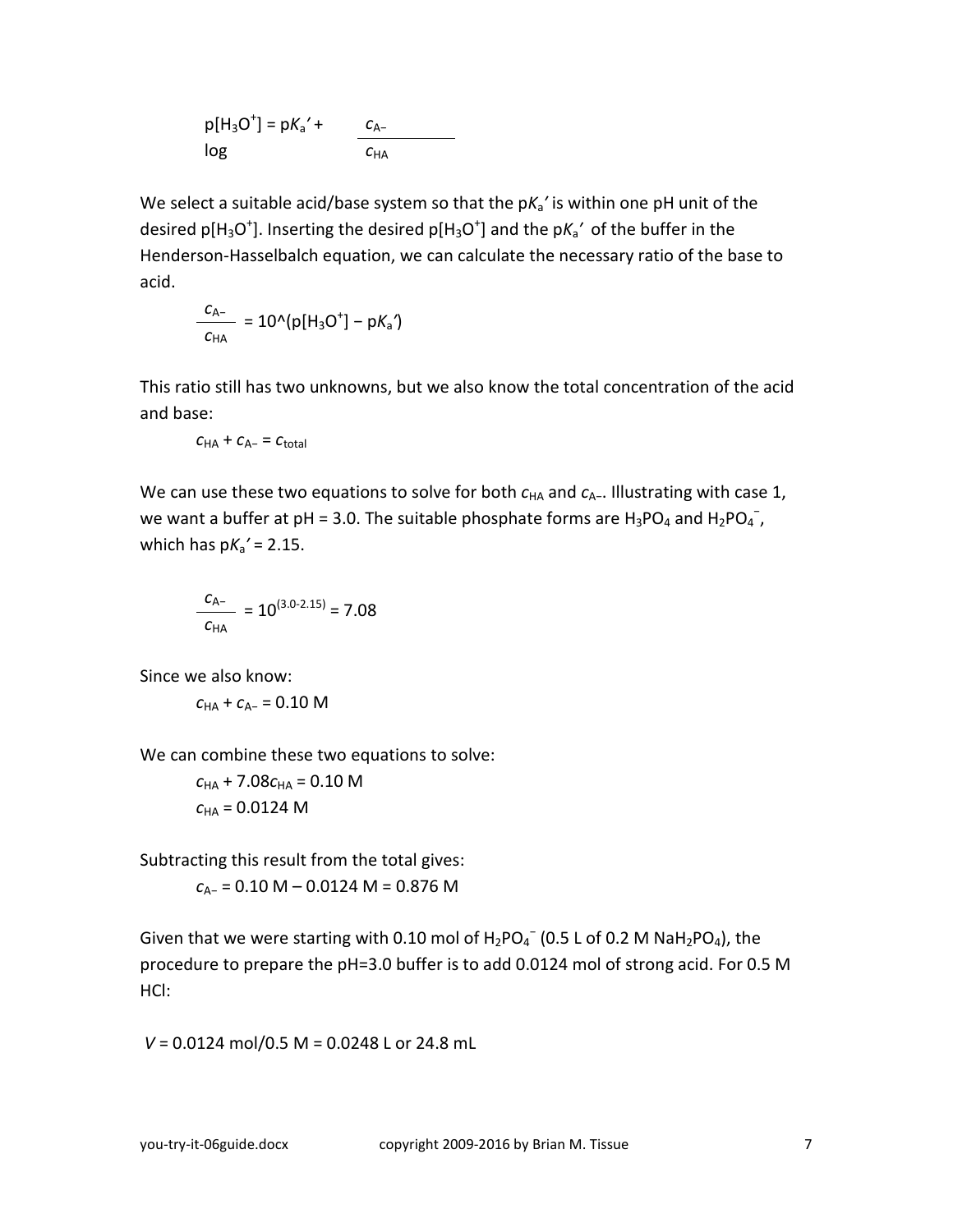For Excel I begin a new table and copy the desired p[H<sub>3</sub>O<sup>+</sup>] and pK<sub>a</sub>' for each case. For case 1 these are in cells C29 and D29, respectively. I type in cell E29 the rearranged Henderson-Hasselbalch equation to find the base to acid ratio:

=10^(C29-D29)

For the total phosphate concentration being in cell F21, the concentration of the acid in cell F29 is given by:

=F21/(1+E29)

Subtracting the acid concentration from the total gives the base concentration in cell G29:

=F21-F29

Highlight cells E29:G29 and copying down for the other cases results in the next figure.

|    | A | B           | С                                 | D     | Е                                          | F                  | G          | н     |
|----|---|-------------|-----------------------------------|-------|--------------------------------------------|--------------------|------------|-------|
| 12 |   |             |                                   |       | formula                                    | f.w. (g/mol)       | к.         | pК.   |
| 13 |   |             | phosphoric acid                   |       | $H_3PO_4$                                  | 98.00              | 7.11E-03   | 2.148 |
| 14 |   |             | sodium dihydrogen phosphate       |       | NaH <sub>2</sub> PO <sub>4</sub>           | 119.98             | 6.34E-08   | 7.198 |
| 15 |   |             | disodium hydrogen phosphate       |       | Na <sub>2</sub> HPO <sub>4</sub>           | 141.96             | 4.79E-13   | 12.32 |
| 16 |   |             | trisodium phosphate               |       | Na <sub>3</sub> PO <sub>4</sub>            | 163.94             |            |       |
| 17 |   |             |                                   |       |                                            |                    |            |       |
| 18 |   | Table 6.C.1 |                                   |       |                                            |                    |            |       |
| 19 |   |             |                                   |       |                                            | total              | desired    |       |
| 20 |   | case        | starting material                 |       |                                            | $c_{\text{phase}}$ | $p[H3O+]$  |       |
| 21 |   | 1           |                                   |       | 0.5 L of 0.2 M sodium dihydrogen phosphate | 0.10               | 3.0        |       |
| 22 |   | 2           |                                   |       | 0.5 L of 0.2 M sodium dihydrogen phosphate | 0.10               | 6.5        |       |
| 23 |   | з           | trisodium phosphate               |       |                                            | 0.20               | 11.5       |       |
| 24 |   | 4           | trisodium phosphate               |       |                                            | 0.20               | 7.4        |       |
| 25 |   |             |                                   |       |                                            |                    |            |       |
| 26 |   |             |                                   |       |                                            |                    |            |       |
| 27 |   |             | desired                           |       |                                            |                    |            |       |
| 28 |   | case        | p[H <sub>3</sub> O <sup>+</sup> ] | pК,   | $c_{\text{base}}/c_{\text{acid}}$          | $c_{\rm acid}$     | $c_{base}$ |       |
| 29 |   | 1           | 3.0                               | 2.15  | 7.11                                       | 0.012              | 0.088      |       |
| 30 |   | 2           | 6.5                               | 7.20  | 0.20                                       | 0.083              | 0.017      |       |
| 31 |   | 3           | 11.5                              | 12.32 | 0.15                                       | 0.174              | 0.026      |       |
| 32 |   | 4           | 7.4                               | 7.20  | 1.59                                       | 0.077              | 0.123      |       |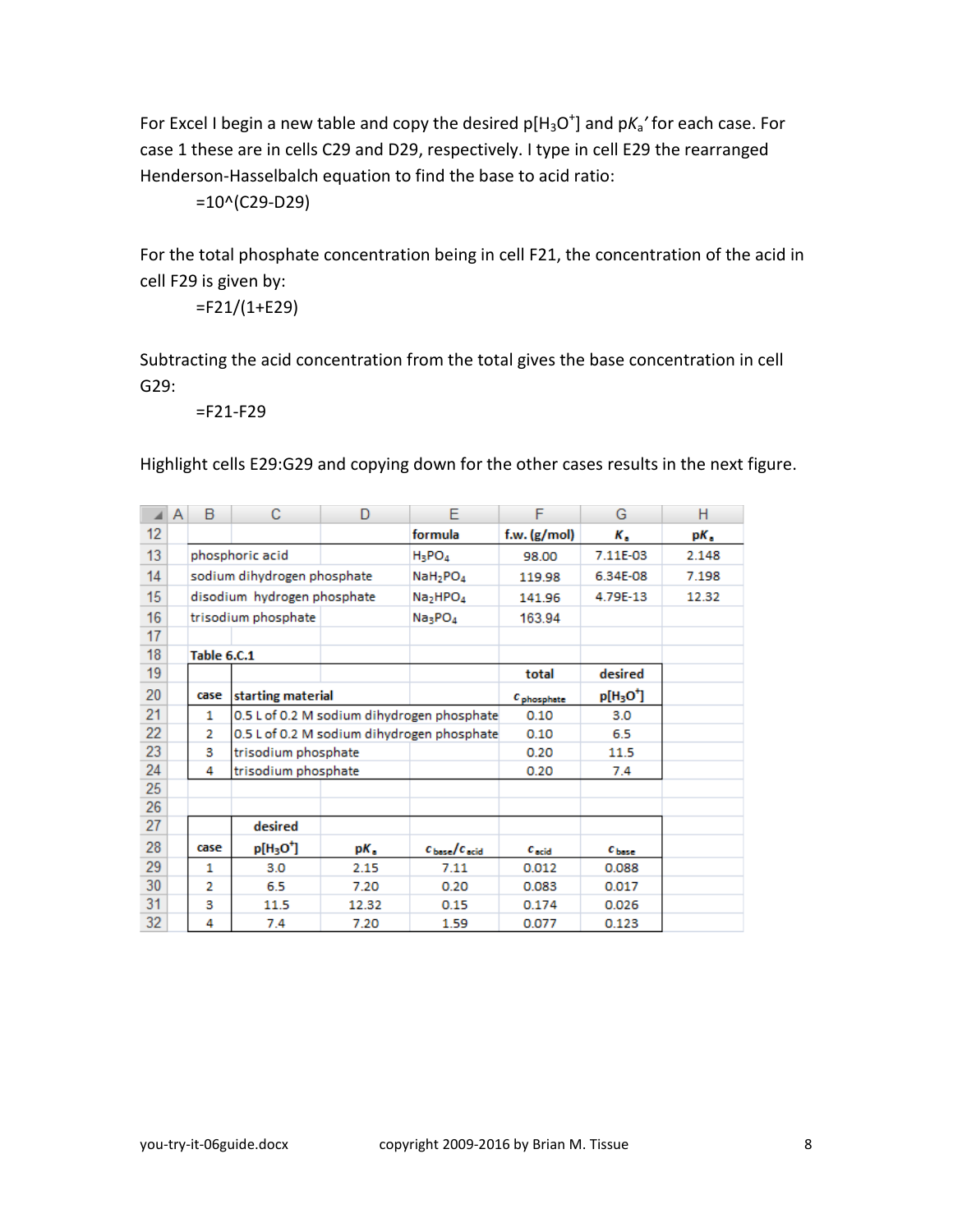At this point, the preparation of each buffer depends on the specific starting materials, and it is as easy to work out the procedure on paper as to write formulas. Since we have 1.0 L of solution, the concentrations are equal to the moles of each species that we need.

| case | desired     | final mol | final mol | final mol                      | final mol |  |
|------|-------------|-----------|-----------|--------------------------------|-----------|--|
|      | $p[H_3O^+]$ | $H_3PO_4$ | $H_2PO_4$ | HPO <sub>4</sub> <sup>2–</sup> | $PO43-$   |  |
| 1    | 3.0         | 0.012     | 0.088     |                                |           |  |
|      | 6.5         |           | 0.083     | 0.017                          |           |  |
| 3    | 11.5        |           |           | 0.174                          | 0.026     |  |
|      | 7.4         |           | 0.077     | 0.123                          |           |  |

| case | starting                         | reagent     | mol            |                  |
|------|----------------------------------|-------------|----------------|------------------|
|      |                                  | to add      | reagent        |                  |
| 1    | $0.10$ mol $H_2PO_4^-$           | HCI         | 0.012          | 24 mL 0.5 M HCl  |
|      | $0.10$ mol $H_2PO_4^-$           | <b>NaOH</b> | 0.017          | 34 mL 0.5 M NaOH |
| 3    | 0.20 mol $PO43–$                 | HCI         | 0.174          | 348 mL 0.5 M HCl |
| 4    | $0.20$ mol PO $_4$ <sup>3-</sup> | HCl         | $0.20 + 0.077$ | 554 mL 0.5 M HCl |

For cases 3 and 4 the weight of Na<sub>3</sub>PO<sub>4</sub> for 0.20 mol is: (0.20 mol)(163.94 g/mol) = 32.79 g.

The final procedures are:

case 1: Add 24 mL of 0.5 M HCl to 0.5 L of 0.2 M  $NaH_2PO_4$  and dilute to 1.0 L. case 2: Add 34 mL of 0.5 M NaOH to 0.5 L of 0.2 M NaH<sub>2</sub>PO<sub>4</sub> and dilute to 1.0 L. case 3: dissolve 32.79 g Na<sub>3</sub>PO<sub>4</sub> in 348 mL of 0.5 M HCl and dilute to 1.0 L. case 4: dissolve 32.79 g Na<sub>3</sub>PO<sub>4</sub> in 554 mL of 0.5 M HCl and dilute to 1.0 L.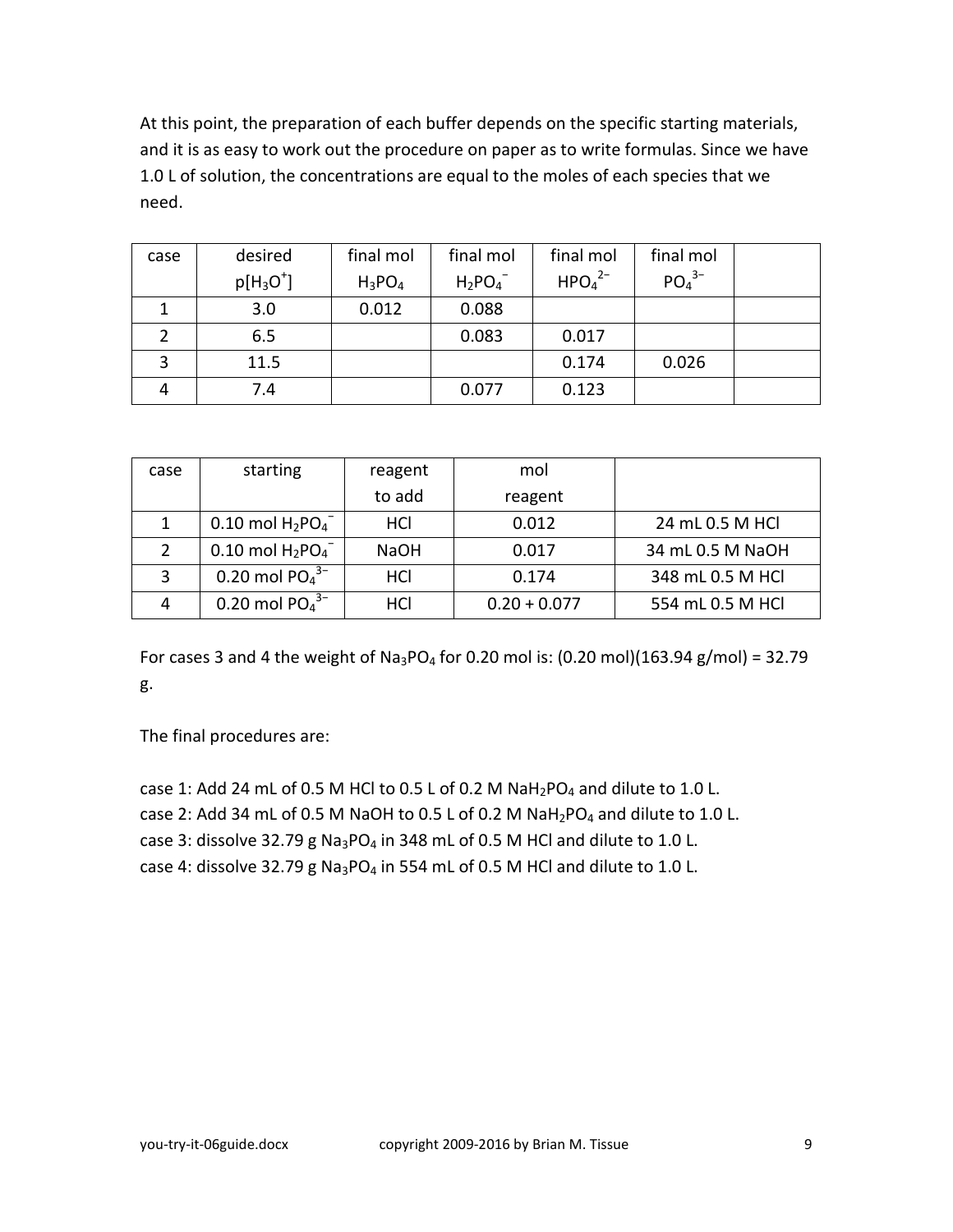## <span id="page-9-0"></span>**6.D carbonic-acid**

This worksheet contains a table of solutions to calculate ionic strength. For two cases the activity coefficients are calculated for the reactants and products of the equilibrium reaction.

| Concepts       | <b>Concept Synopsis</b>                                              |
|----------------|----------------------------------------------------------------------|
| alpha fraction | All forms of a polyprotic acid will exist in solution, although some |
|                | forms will be of neglible concentration at a given pH. The alpha     |
|                | fraction is the concentration of one form divided by the total       |
|                | concentration of the polyprotic species.                             |

1. For each solution calculate the fraction of total carbonate that exists as  $CO_3^2$ . Use this fraction to calculate the equilibrium concentration,  ${[CO_3}^{2-}].$ Do the calculations using  $K_a$  and  $K_a$ <sup>'</sup> values.

The alpha fraction for the fully deprotonated form of a diprotic acid is:

$$
\alpha_{\text{CO3}} = \frac{K_{a1}^{\prime}K_{a2}^{\prime}}{[H_3O^{\dagger}]^2 + [H_3O^{\dagger}]K_{a1}^{\prime}K_{a2}^{\prime} + K_{a1}^{\prime}K_{a2}^{\prime}}
$$

To set up the calculation so that I will not need to revise my formula, I copy the information given in the worksheet to a new table as shown in the next figure.

| ◢  | Α | B    | с        | D                          | Ε        | F        | G        | Η     |                                 |
|----|---|------|----------|----------------------------|----------|----------|----------|-------|---------------------------------|
| 23 |   |      |          |                            |          |          |          |       |                                 |
| 24 |   |      |          | total                      |          |          |          |       |                                 |
| 25 |   | case |          | $c_{\text{carbonate}}$ (M) | $[H3O+]$ | $K_{a1}$ | $K_{a2}$ | alpha | [CO <sub>3</sub> <sup>2</sup> ] |
| 26 |   | 1    | pre-1800 | 2.2E-03                    | 6.3E-09  | 4.45E-07 | 4.69E-11 |       |                                 |
| 27 |   | 2    | 2000     | 2.2E-03                    | 7.9E-09  | 4.45E-07 | 4.69E-11 |       |                                 |
| 28 |   | з    | 2100     | 2.2E-03                    | 1.6E-08  | 4.45E-07 | 4.69E-11 |       |                                 |
| 29 |   | 1    | pre-1800 | 2.2E-03                    | 6.3E-09  | 1.45E-06 | 1.10E-09 |       |                                 |
| 30 |   | 2    | 2000     | 2.2E-03                    | 7.9E-09  | 1.45E-06 | 1.10E-09 |       |                                 |
| 31 |   | з    | 2100     | 2.2E-03                    | 1.6E-08  | 1.45E-06 | 1.10E-09 |       |                                 |

Using case 1 as an example, the Excel formula that I typed in cell H26 for the alpha fraction calculation is:

=(F26\*G26)/(E26^2+E26\*F26+F26\*G26)

Convert the listed p to  $[H_3O^+]$  using  $[H_3O^+] = 10^{-p[H3O+]}.$